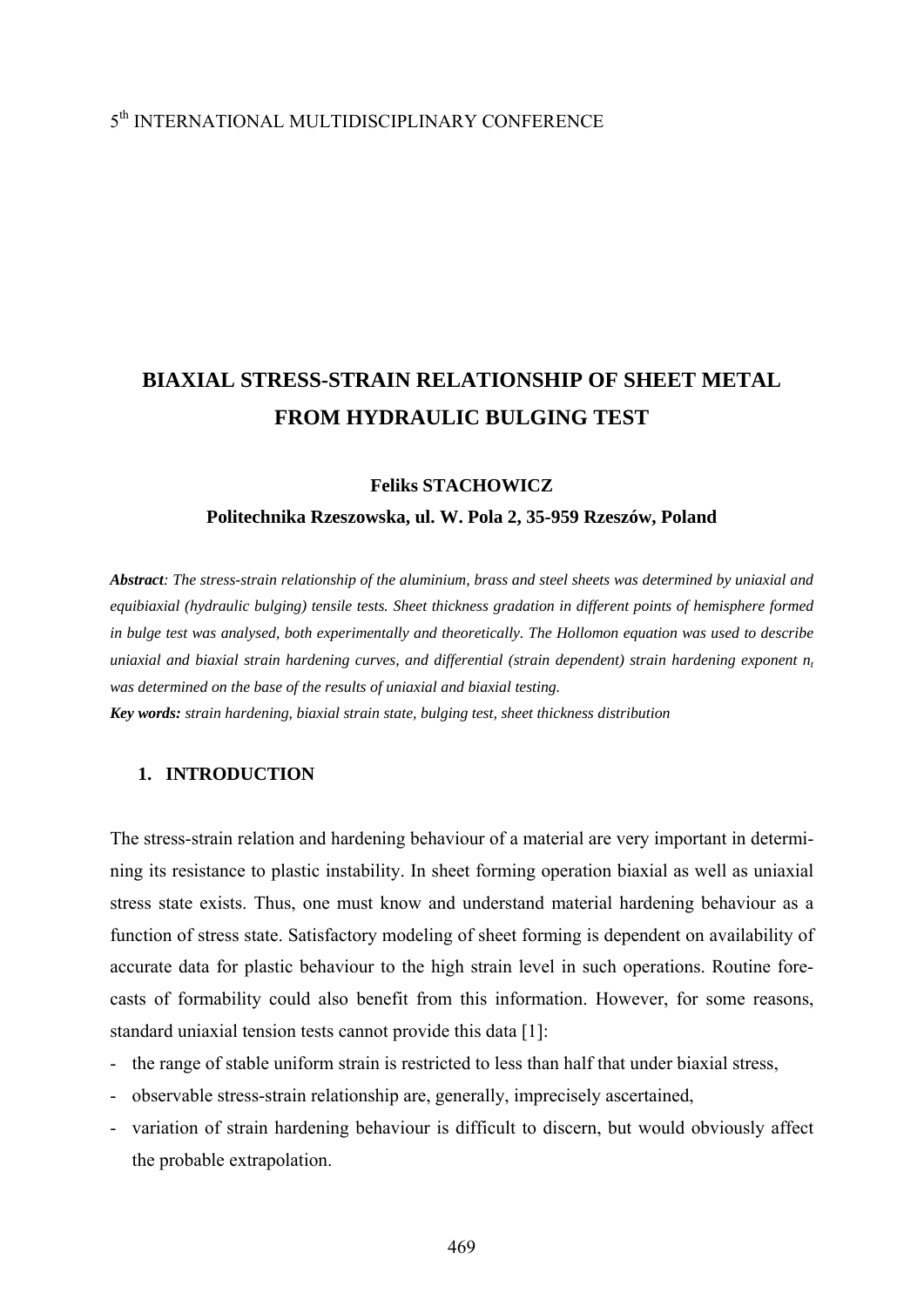Hydraulic bulging has long been known as a convenient method for judging the ductility of sheet metal and is an appropriate method for ascertaining biaxial stress-strain relationships because, provided that the die aperture is in order of a hundred times the sheet thickness, the only insurmountable drawback is some very slight bending; whereas other methods, employing cruciform of tubular specimen, induce local stress concentrations or necessitate prior deformation. When the object of hydraulic bulging is to evaluate plastic properties of a material, the strain distribution may not be ascertained by any method that requires presupposition of those properties. Joint resolution of both bulging strains and material properties together is feasible, but would require complex instrumentation to provide enough information for the computation.

#### **2. MATERIAL AND MECHANICAL TESTING**

The tests were carried out on the 1.0 mm thick half hard 63-37 brass sheet (M63), 0.8 mm thick DDQ (deep drawing quality) steel sheet and 0.8 mm thick AW1050 aluminium sheet in annealed state. The tensile specimens of 50 mm gauge length and 12.5 mm width were prepared from strips cut at  $0^0$ , 45<sup>0</sup> and 90<sup>0</sup> according to the rolling direction of the sheet. The experiments were carried out using a special device, which recorded simultaneously the tensile load, the current length and width of specimen, using a microcomputer.



Fig. 1. Hydraulic bulge test apparatus specimen failure.

In order to determine the flow properties of a material in biaxial stretching, the bulge test was carried out, using hydraulic bulge apparatus (Fig. 1) with a circular die aperture of 80 mm diameter. The bulging pressure and the curvature of the pole were measured and recorded continuously up to

#### **3. THICKNESS DISTRIBUTION**

In bulging sheet metal through a die aperture by lateral fluid pressure, the expansion of surface area is only modest but the meridional strain gradient, from very little at the periphery to quite large at the pole, is severe. Let as consider free forming of a circular membrane. The current half arc length of any meridian passing trough the dome apex is equal to  $R\alpha$  - where R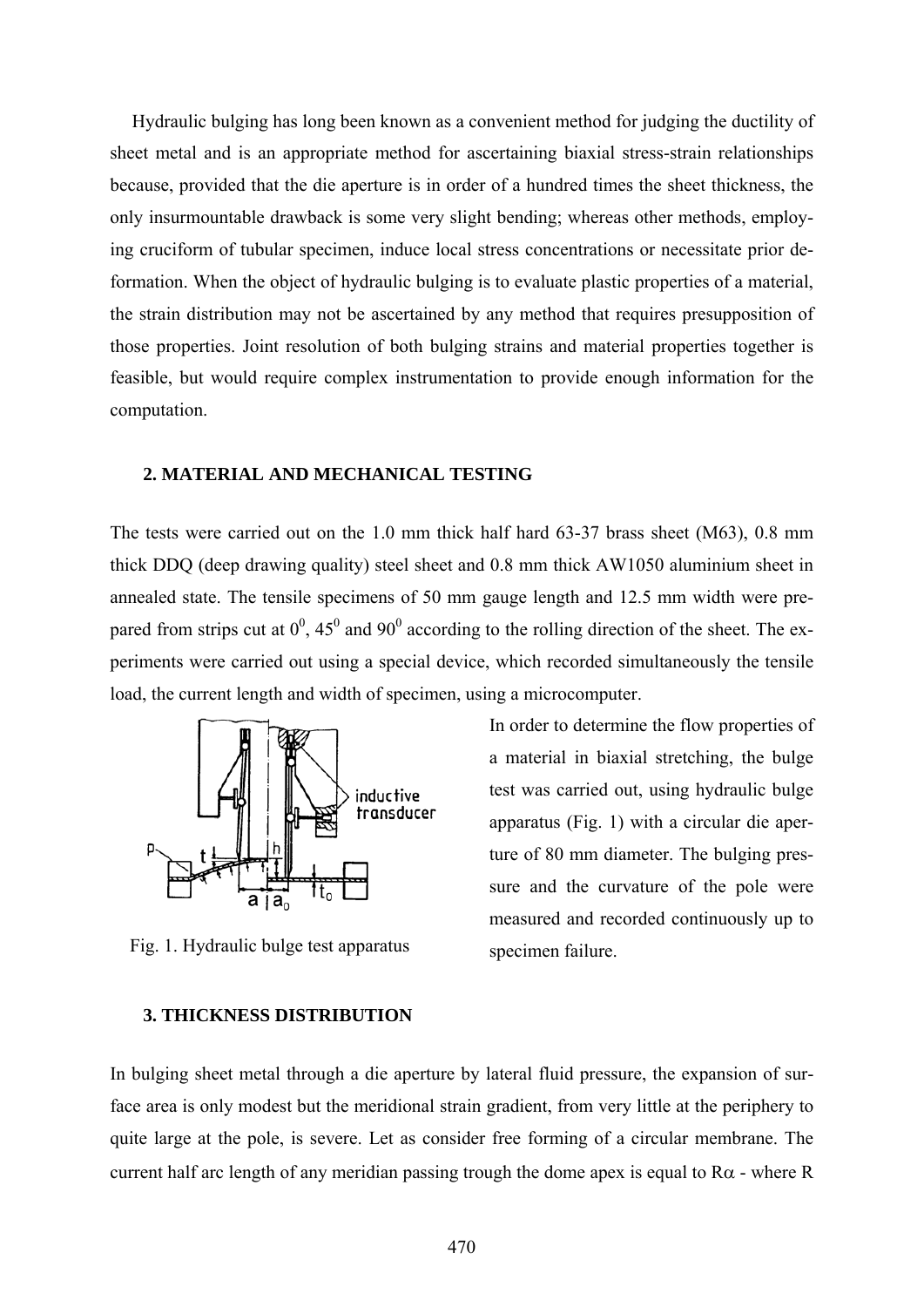is the dome radius and  $\alpha$  is half the angle subtended by the dome surface at the center of curvature (Fig. 2). Since the initial half arc length of the meridian under consideration equals to the radius R<sub>0</sub>, it is stretched  $R\alpha/R_0 = \alpha/\sin\alpha$  times. Proceeding from symmetry, it follows that the principal positive strains are equal to each other and thickness at the dome apex equals

$$
t_d = t_0 (\sin \alpha / \alpha)^2 \tag{1}
$$

Since the clamp does not deform during forming, the circumferential deformation along the periphery is negligible. On the other hand, meridian approaching the periphery is stretched by  $\alpha$ /sin $\alpha$  times, and from this it follows that dome thickness at the periphery equals to

$$
t_p = t_0 (\sin \alpha / \alpha) \tag{2}
$$

At some moment of deformation the point M transfer to point M', and point O to O' (Fig. 2). Let  $\varphi$  be the angle between the symmetry axis and the dome radius to the point M' under consideration. The latitude passing the point M' is stretched by  $\rho/\rho_0$  times and the dome thickness at the point M' may be found as follow

$$
t = t_0 (\rho_0 / \rho)(\sin \alpha / \alpha) \tag{3}
$$

Taking into account that  $\rho = \text{Rsin}\phi$ ,  $\rho_0 = vR_0$  and  $\phi = v\alpha$  the dome thickness at any point could be calculated from the following equation [2]:



 Measurements of sheet thickness in different points of brass and aluminium hemisphere formed in bulging test were compared with calculations using eq. (4). From this presentation (Fig. 3) it is visible that thickness variation along the dome wall obtained in experiment is larger than determined theoretically. Because of this deviation, *in situ* measurement of the sheet thickness at the pole, e.g. with an ultrasonic probe, was suggested [4].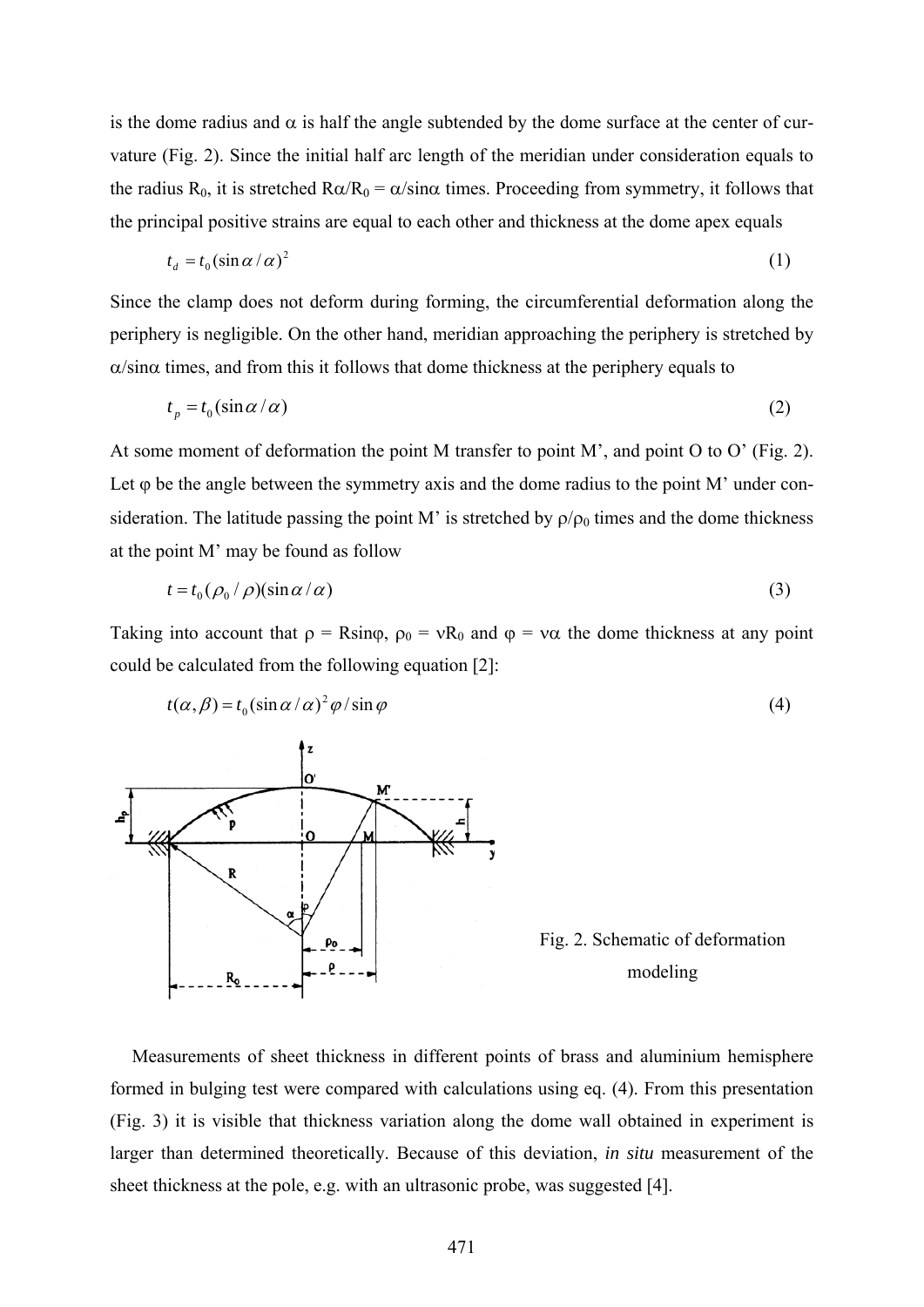

Fig. 3. Dependence of dome thickness on the distance from the dome apex of brass and aluminium sheet at the end of bulge test

### **4. STRESS-STRAIN RELATIONSHIP**

In the bulge test a circular diaphragm, rigidly clamped at the periphery, is stretched by uniform lateral pressure. The sheet bends during deformation due to clamping. Provided that the sheet thickness/bulge diameter ratio is small, the effects of bending can be neglected in calculating membrane stresses. The average value of effective stress can be calculated on the basis of the force equilibrium of a small circular element at the center of a membrane from:

$$
\sigma = \frac{pR}{2t} \tag{5}
$$

where p is the bulging pressure, and R and t are the radius of curvature and the thickness of the element, respectively. The radius of curvature could be obtained from:

$$
R = \frac{a^2 + h^2}{2h} \tag{6}
$$

where *a* is measured width and *h* is measured height of the central part of membrane (Fig. 1).

 On the base of measured width and height of the central part of membrane the effective strain (equals to the thickness strain) could be calculated as [5],

$$
\varepsilon = 2\ln\left[1 + \left(\frac{h}{a}\right)^2\right] \tag{7}
$$

 Comparison of stress-strain relationships obtained in uniaxial tensile test and equibiaxial stretching (bulge test) have shown visibly differences (Fig. 4) – larger region of straining and higher stress value. The latest could be a result of different textural changes accompanying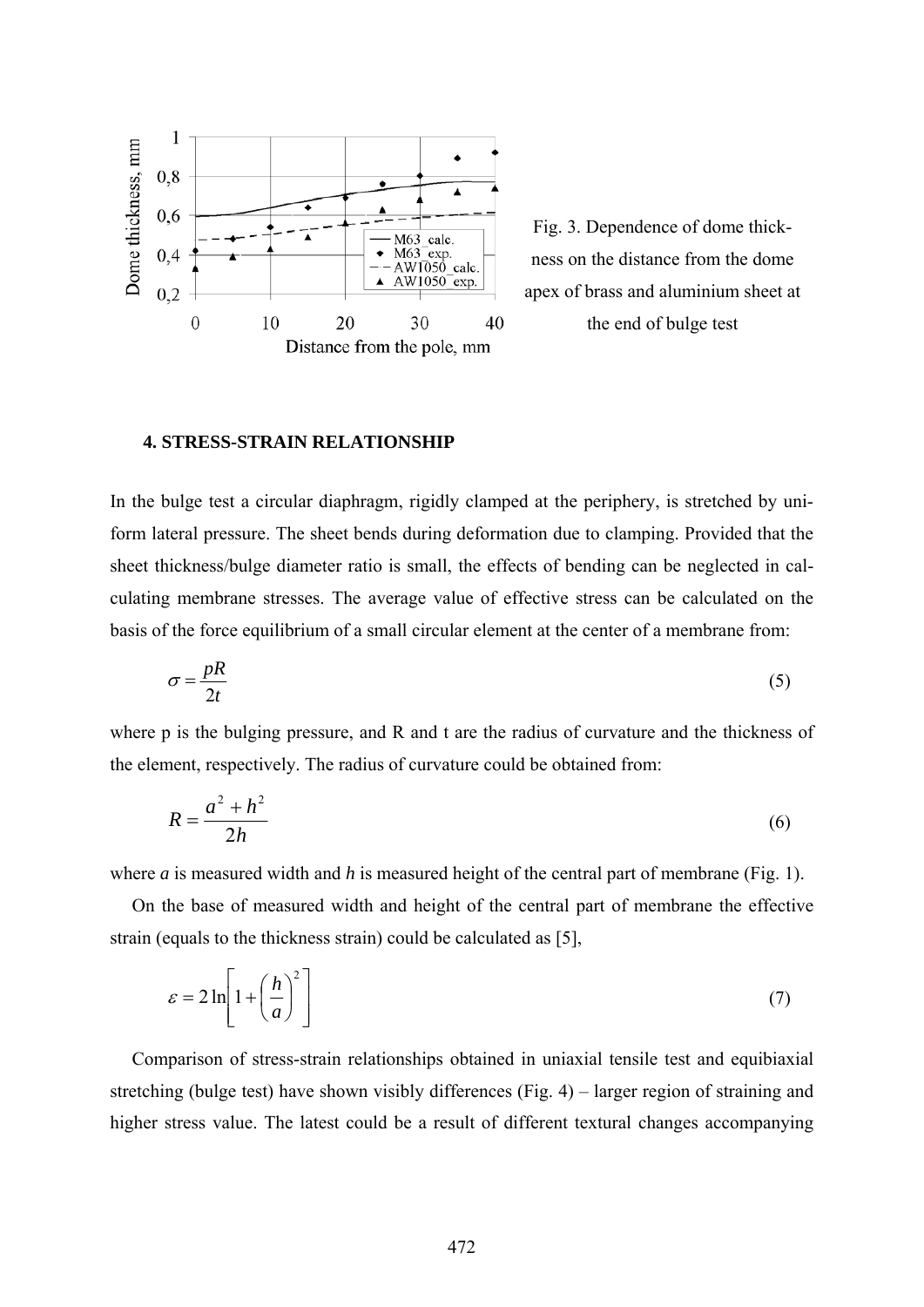plastic deformation in these two tests. According to some works, uniaxial and equibiaxial stress-strain curves could be related using the following relationships:

$$
\sigma = \left(\frac{1+r_{av}}{2}\right)^{1/2} \sigma_{av}, \qquad \varepsilon = \left(\frac{2}{1+r_{av}}\right)^{1/2} \varepsilon_{av} \qquad (8)
$$

where *r* is plastic anisotropy ratio and uniaxial material parameters are averaged as  $x_{av} = (x_0 +$  $2x_{45} + x_{90}/4$ .

 In present work calculation of equibiaxial stress-strain curve of the DDQ steel sheet, on the base of uniaxial stress-strain curve, resulted in poor agreement with experimental curve obtained from the bulge test (Fig. 4).





 To describe the plastic behaviour of polycrystalline metals and alloys the Hollomon law in the form of:

$$
\sigma = K\varepsilon^n \tag{9}
$$

has been used the most frequently. The parameters involved in this laws, particularly *n*-value has been correlated to changes in the microstructure of a material and in some way represents processes which occur during deformation. They have also been used extensively to characterize the formability of sheet material. In the case of all the material tested the value of biaxial strain hardening exponent was larger than that of uniaxial one.

The *n*-value is strain dependent what resulted from the changes in the crystallographic texture [3]. Because of this the mean *n*-value (which describe the strain hardening of the whole strain range) and differential  $n_t$ -value were determined on the base of the results of uniaxial and biaxial testing. Taking the derivative from equation (9) yields

$$
\frac{d\sigma}{d\varepsilon} = K n\varepsilon^{n-1} = \frac{\sigma}{\varepsilon}n\tag{10}
$$

what results in